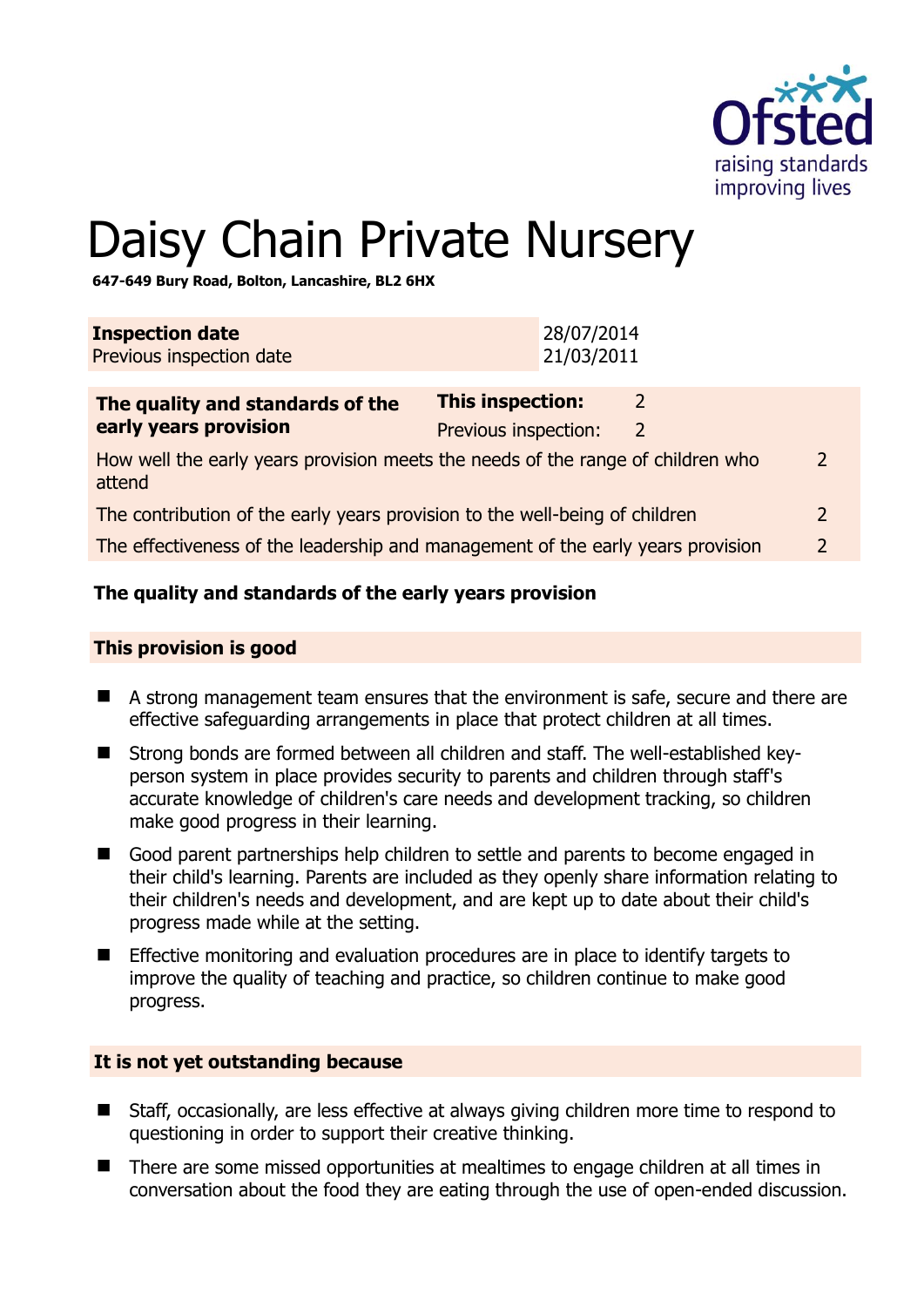# **Information about this inspection**

Inspections of registered early years provision are:

- scheduled at least once in every inspection cycle the current cycle ends on 31 July 2016
- scheduled more frequently where Ofsted identifies a need to do so, for example where provision was previously judged inadequate
- **•** brought forward in the inspection cycle where Ofsted has received information that suggests the provision may not be meeting the legal requirements of the Early Years Foundation Stage or where assessment of the provision identifies a need for early inspection
- **•** prioritised where we have received information that the provision is not meeting the requirements of the Early Years Foundation Stage and which suggests children may not be safe
- scheduled at the completion of an investigation into failure to comply with the requirements of the Early Years Foundation Stage.

The provision is also registered on the voluntary and compulsory parts of the Childcare Register. This report includes a judgment about compliance with the requirements of that register.

# **Inspection activities**

- $\blacksquare$ The inspector observed activities in the nursery and talked with the staff, parents and children.
- The inspector viewed the areas of the premises and gardens used for children.

The inspector looked at children's assessment records, planning documentation,

- **E** evidence of suitability of staff and a range of other documentation, including the safeguarding procedures.
- The inspector took account of the views of parents in written form and through direct discussion.
- The inspector reviewed the provider's hardcopy self-evaluation form.

**Inspector** 

Jill Anderton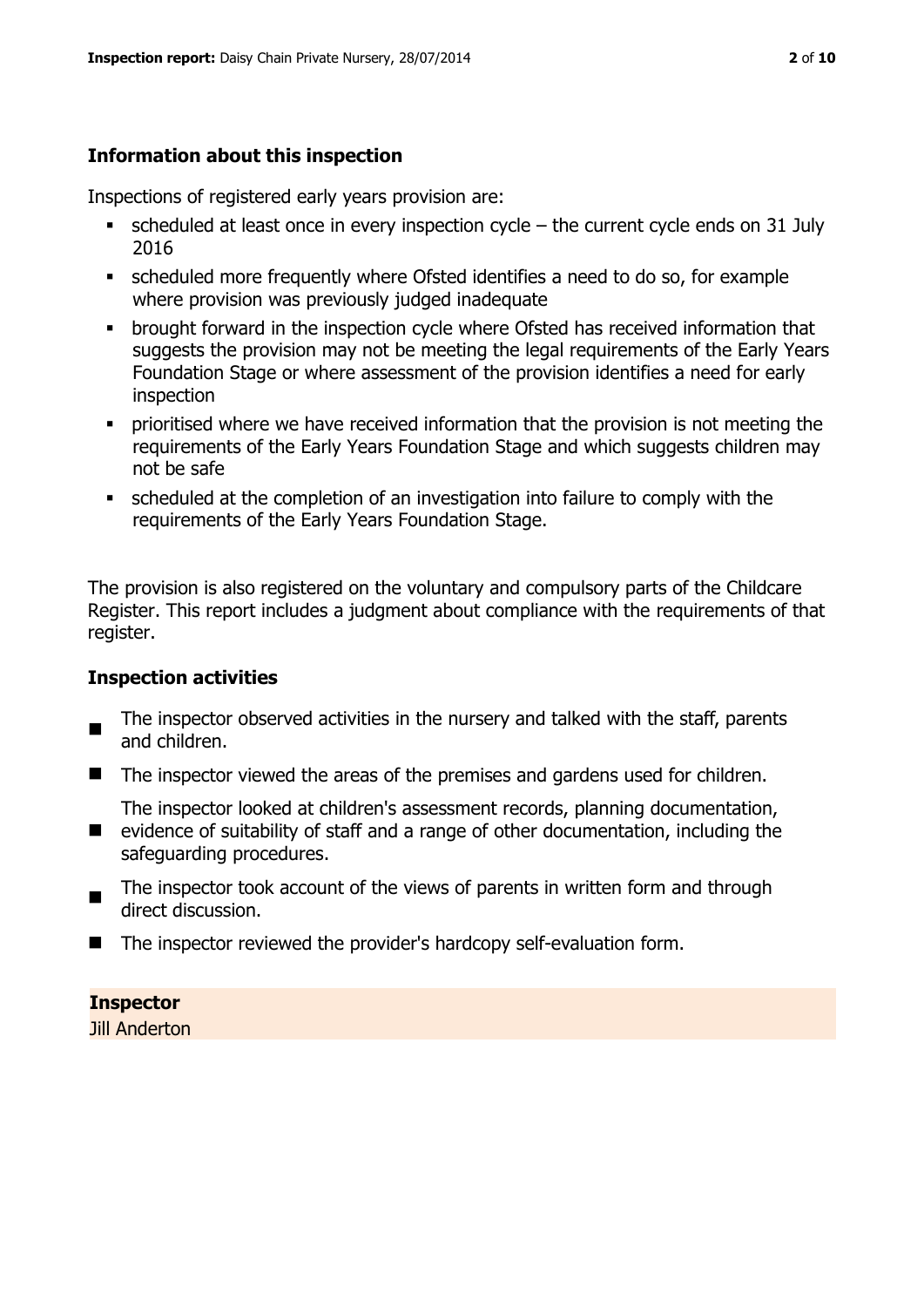# **Full report**

#### **Information about the setting**

Daisy Chain Private Nursery was registered in 1990 and is on the Early Years Register and the compulsory and voluntary parts of the Childcare Register. It is situated in a purpose built premises in the Breightmet area of Bolton, and is managed by a family partnership. The nursery serves the local area and is accessible to all children. It operates from four age-related play areas and there are two fully enclosed areas available for outdoor play. The nursery opens Monday to Friday for 51 weeks a year. Sessions are from 7.30am until 6pm. Children attend for a variety of sessions. There are currently 94 children attending who are in the early years age group. The Nursery provides funded early education for two-, three- and four-year-old children. The Nursery supports a number of children who speak English as an additional language and children with special educational needs and/or disabilities. The Nursery employs 20 members of childcare staff. Of these, all hold appropriate early years qualifications at level 2 or above and 4 with Early Years Professional Status or Qualified Teacher Status.

# **What the setting needs to do to improve further**

#### **To further improve the quality of the early years provision the provider should:**

- $\blacksquare$  enrich the opportunities for children's creative thinking and listening, by providing more time for children to fully answer questions and make suggestions
- develop further how mealtimes provide even better opportunities for open-ended discussions about healthy food, so children's understanding is enhanced.

#### **Inspection judgements**

# **How well the early years provision meets the needs of the range of children who attend**

Children are happy in this welcoming nursery. They are supported well because staff are highly qualified, experienced and attentive to their needs. Children are provided with the freedom to explore their learning environment and are confident to do so. Staff plan activities around children's starting points, next steps and interests following regular discussion with staff, parents and children. Therefore, children are making good progress in their learning and are reaching the level of development typical for their age. This means children are well prepared for their next stage of development and next steps to school. Children explore activities, both indoors and outside, for example, growing live stick insects and providing a bug hotel in the outdoor area as they learn to care for creatures. Children are excited to experience changes to their outdoor environment because this has been improved by the introduction of new grassed areas, so children can access this in all weathers. They delight in talking to each other about what they can see through the open-access door to the outdoor provision. Children learn and develop well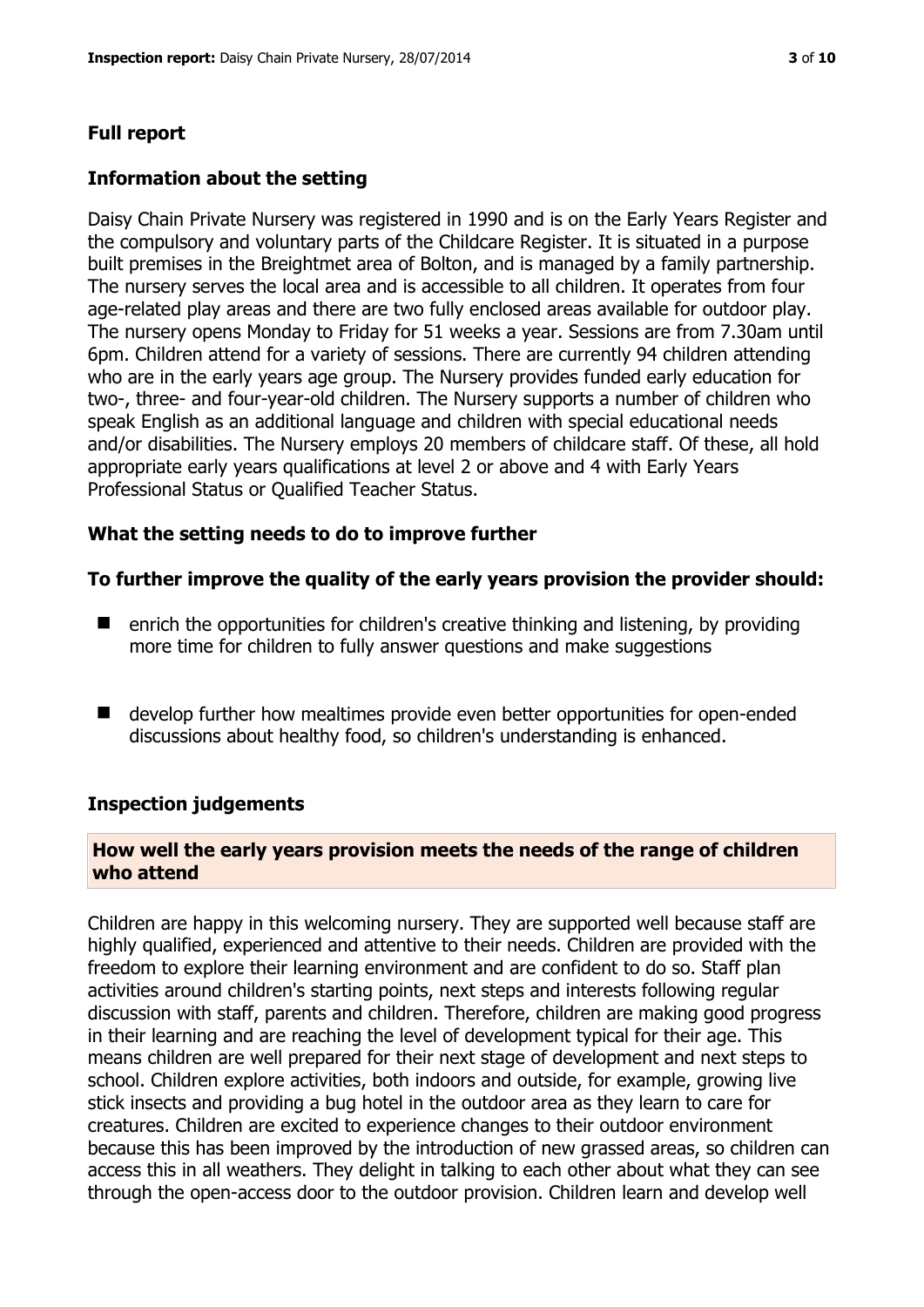through the prime and specific areas of learning. Staff understand the need to focus on the prime areas of learning for young children, and to introduce the specific areas of learning when children are ready, to assist in the rounded development of all, especially pre-school children. Staff engage with children, talking and listening as they develop children's thinking skills and language. However, on occasions, staff are quick to respond with the answer rather than allowing more time for children to respond to questions about their own learning. Staff explore children's interests and effectively plan for their individual needs. They identify children's interests as they play and extend activities, so that children enjoy their learning.

Staff make good use of asking children open-ended questions that encourage them to think critically and discover solutions to problems. However, on a few occasions, staff give too much support to older children for them to have sufficient time to make even better connections in their learning. Staff help children by demonstrating how to use the toys and equipment, furthering their confidence and enjoyment. This ensures they are ready and eager to move on to the next stage in their learning and development. Staff develop children's creative thinking by as children enjoy joining in with music activities, through the use of songs and musical instruments. Babies develop good mobility skills as they pull themselves up to a standing position, and are encouraged to crawl and explore. Skilled and attentive staff encourage younger children to respond and notice their environment by using activity toys and percussion instruments to do so. They encourage children to accompany music as they delight in ringing bells. Staff understand each child's expected level of development, which results in effective planning to ensure any identified gaps in their learning are rapidly closing. Staff plan suitable and challenging activities for children, therefore, they enjoy their learning and are making good progress across all areas of their development.

Children express themselves well and access materials that extend their creative impulses especially in the outdoor environments. Staff are skilled at extending learning opportunities as they encourage children to explain three dimensional shapes, extending their understanding of mathematical concepts and language. The activity is extended further as children use numbers and counting as they continue developing their understanding. Parents are well supported by helpful staff, as they exchange information when their child is brought into nursery and at collection. Staff celebrate children's achievements at home by listening to parents and ensuring these developments form part of children's individual assessments for each child. This means that parents are fully included in their children's development and their needs are met. Children's independence is actively encouraged, as staff reassure them to do things for themselves. They tidy away toys and resources after activities, and older children help set the table at lunchtimes. However, some opportunities are occasionally missed to continue to support children's understanding of meal times while children wait for their turn to serve themselves. This is because, while self-help skills are maximised, discussions around what they are doing and eating is less well explored. Children with special educational needs and/or disabilities are well supported within the nursery to ensure their needs are met.

#### **The contribution of the early years provision to the well-being of children**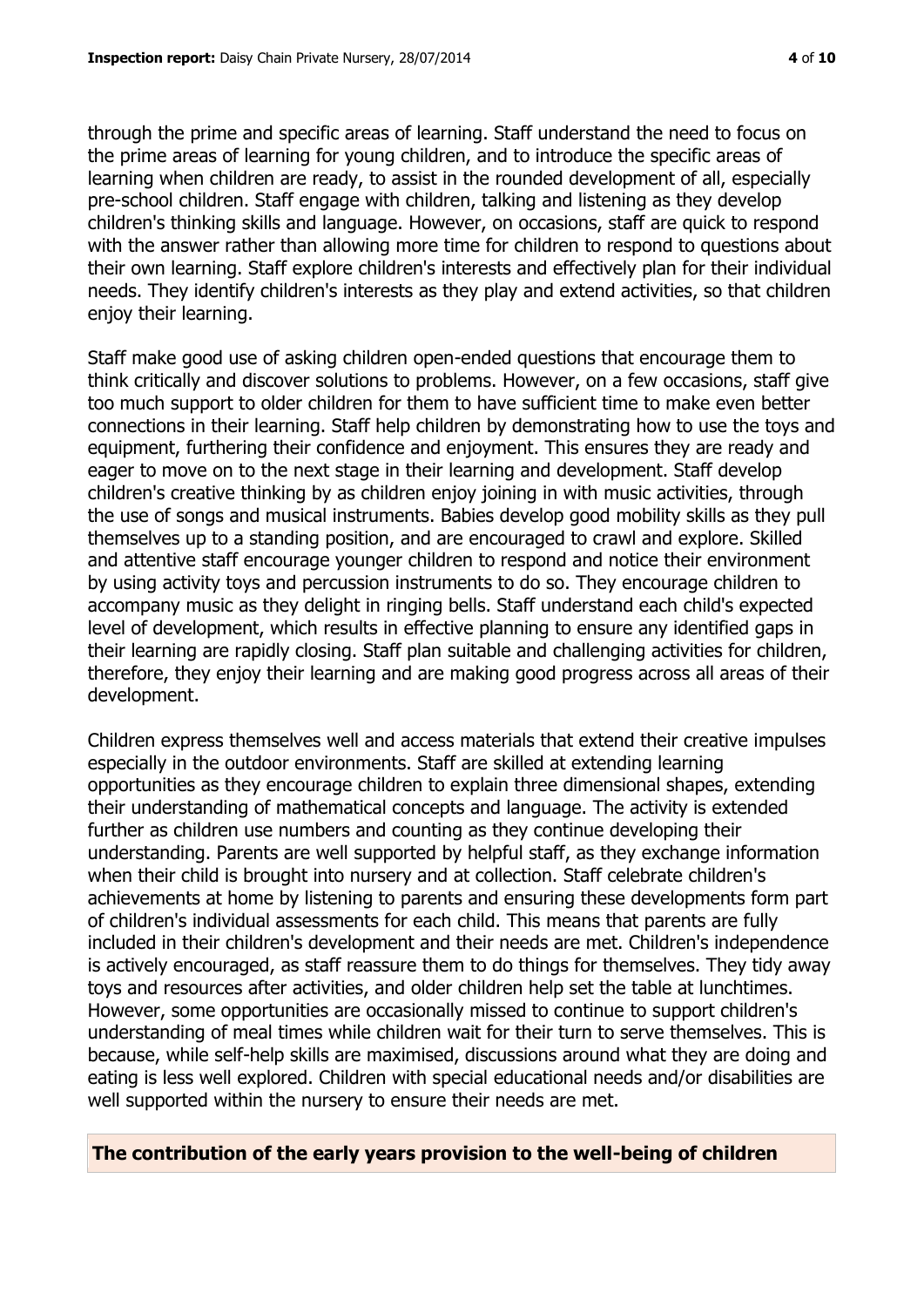Children settle effectively in nursery because staff liaise well with parents and decide how many settling-in sessions are appropriate for their children, including any required at the home. This ensures that children feel safe and enjoy their activities and introduction to nursery life. Key persons collect detailed information from parents about their children's individual needs, so that staff are able to provide familiar routines for them as soon as they start. Staff are sensitive to the needs of children as they settle into the nursery, ensuring they provide children with activities they like and enjoy. This provides effective support as they settle into their new environment. Strong attachments and positive relationships are swiftly formed by children, as staff are caring and dedicated. Children are confident around strangers, knowing staff are readily available for reassurance if needed. Staff respond warmly to children all times. Effective arrangements are in place when children move into another room in the nursery. Discussions with their parents take place and, as a result, planned sessions are arranged, so that key persons can share information and jointly help to settle them into their new room. Children's independence is encouraged, which provides opportunities for them to develop their confidence.

Children enjoy nutritious home-cooked meals where their individual dietary requirements are carefully considered. Older children skilfully serve themselves at mealtimes, which promotes their independence, however, occasionally, opportunities to engage children more fully in open-ended discussions about healthy foods are not always maximised. Risk assessments are regularly undertaken, ensuring that children are protected from any risks and respond readily to any changes in the environment. There are risk assessments in place for outings. This ensures that children remain safe while developing an understanding of risk and of the world around them.

Staff liaise effectively with local schools, where children transfer, to ensure children are well prepared for their next move. Staff ensure that teaching staff have detailed information about children's individual care and learning needs, prior to them moving on to full-time school. Children behave well and older children form firm friendships with each other. Through this, they develop an understanding of the needs of others. They speak to visitors in the nursery and ask them various questions, for example, "Who are you?" What are you writing?" Why are you using that colour pen?" demonstrating their curiosity, confidence and strong emotional well-being. Children enjoy sharing their activities and explain to each other what they are doing, including each other in their play and learning, for example, "my custard is hot and sticking to the spoon". Children enjoy using the newly refurbished and enhanced outdoor learning environments, which provide a very good range of learning opportunities for all children. This allows children to explore a wide range of natural materials and to develop a healthy balanced lifestyle where their physical needs are effectively promoted.

#### **The effectiveness of the leadership and management of the early years provision**

Children are effectively safeguarded as staff have received safeguarding training, and the management regularly review staffs understanding of this. Managers ensure that new staff have a good awareness of safeguarding, by including this in the thorough induction process. As a result, all staff are aware of how to respond if they have concerns regarding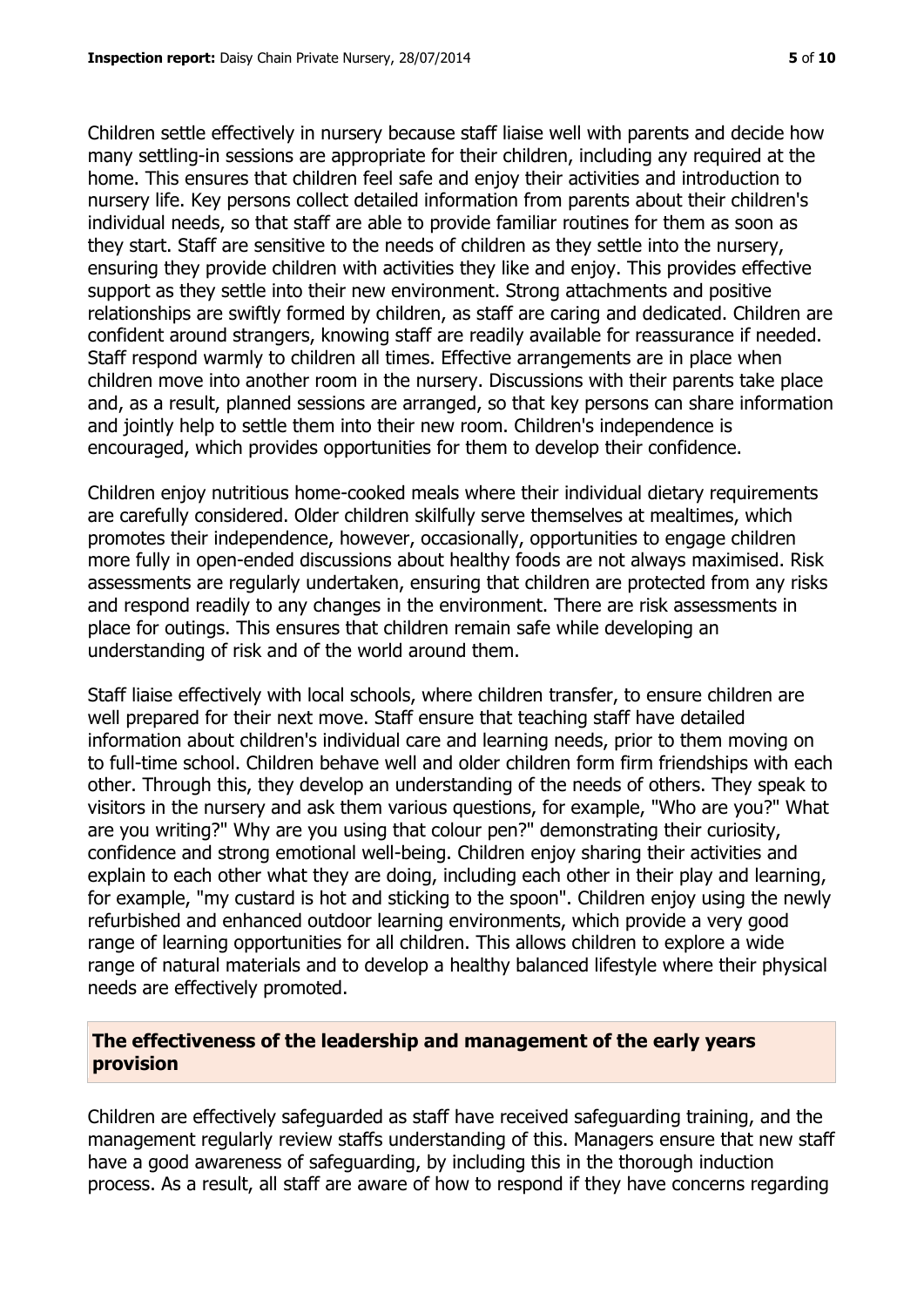a child in their care. All staff demonstrate a thorough knowledge of the learning and development, and welfare requirements of the Early Years Foundation Stage. Recruitment of staff is robust and ensures that all staff working with children are suitable. A comprehensive induction ensures that staff are clear about their roles and responsibilities. The well skilled management team make regular formal and informal observations of how staff interact with children. This is used to inform the regular supervision and appraisals. The management team also ensure that they are always available to discuss staff's professional development, and actively encourage them to attend a range of training opportunities to improve teaching. Regular team meetings ensure that staff are supported, further promoting their professional development and teaching skills. This ensures that staff have a good understanding of their responsibilities, and access a range of regular training opportunities in-house and through the local authority. Staff regularly discuss the needs of individual children and plan for their further development as a team.

Management have good skills in observing and evaluating staff interaction with children, to ensure that good practice is shared. Monitoring of the educational provision is effective as the tracking systems and children's assessments are carefully managed, to ensure these identify any gaps in children's learning. Additionally, any identified gaps in children's learning are planned for and closed quickly. The nursery meets with other professionals to access training opportunities, and to also share aspects of positive practice. A range of opportunities are used to drive forward improvements and further development. Managers regularly consult parents through discussions and questionnaires, so that they are regularly updated in respect of their opinions and ideas. This information is used when considering changes and improvements to the setting, for example, the newly refurbished outdoor areas.

Partnerships with parents and professionals are strong. Parents are kept well-informed of their children's activities and any changes through parents' evenings. An open-door policy ensures that parents can speak to their child's key person or the manager at any time. The manager leads a dedicated and well-established staff team, many of whom have worked at the nursery for many years. Self-evaluation is effective and ongoing, and successfully identifies priorities for improvement, so that the manager and staff team are clear about the well-structured plans for the future of the nursery.

# **The Childcare Register**

| The requirements for the compulsory part of the Childcare Register are | Met |
|------------------------------------------------------------------------|-----|
| The requirements for the voluntary part of the Childcare Register are  | Met |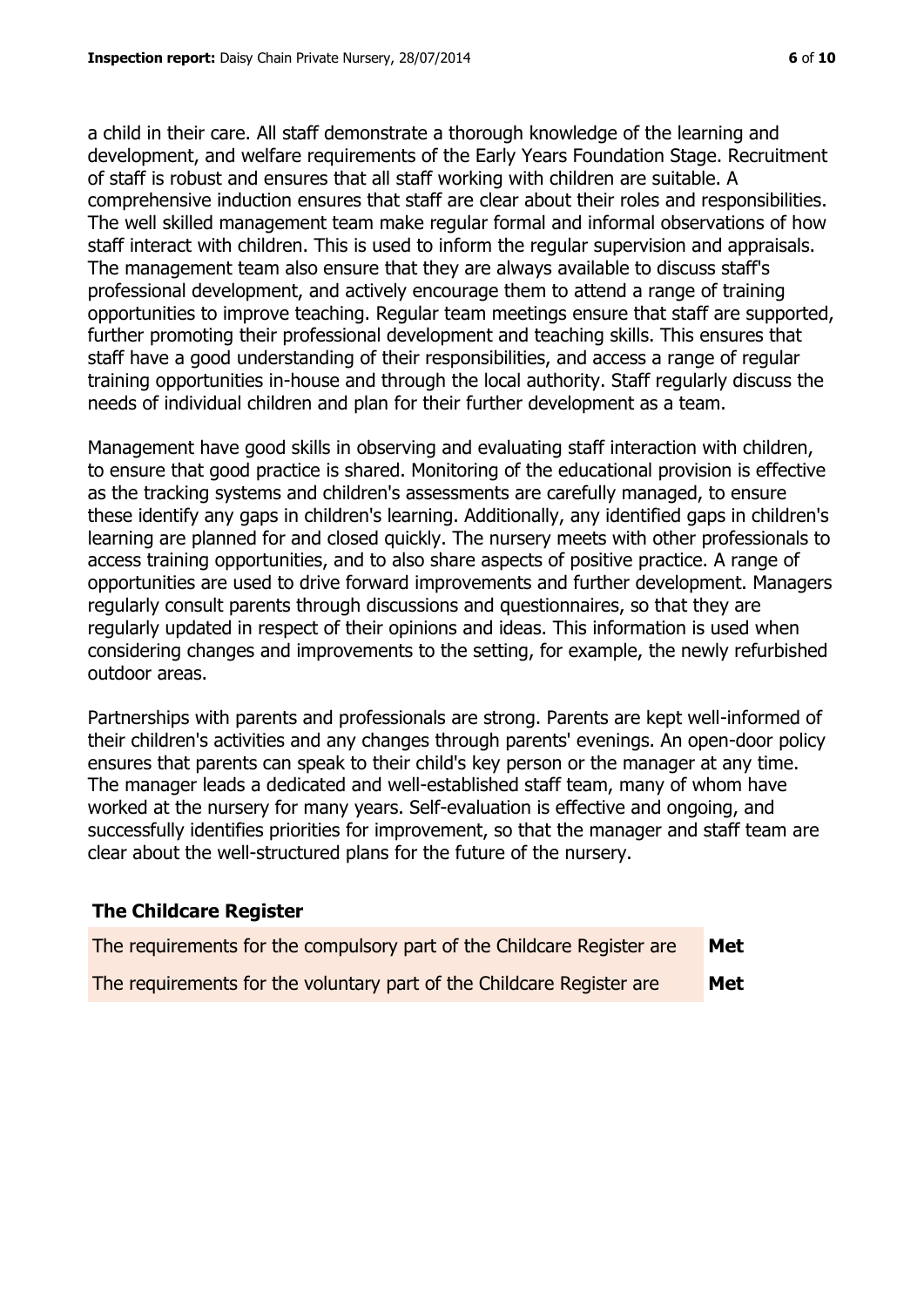# **What inspection judgements mean**

# **Registered early years provision**

| <b>Grade</b> | <b>Judgement</b>               | <b>Description</b>                                                                                                                                                                                                                                                                                                                                                                                |
|--------------|--------------------------------|---------------------------------------------------------------------------------------------------------------------------------------------------------------------------------------------------------------------------------------------------------------------------------------------------------------------------------------------------------------------------------------------------|
| Grade 1      | Outstanding                    | Outstanding provision is highly effective in meeting the needs<br>of all children exceptionally well. This ensures that children are<br>very well prepared for the next stage of their learning.                                                                                                                                                                                                  |
| Grade 2      | Good                           | Good provision is effective in delivering provision that meets<br>the needs of all children well. This ensures children are ready<br>for the next stage of their learning.                                                                                                                                                                                                                        |
| Grade 3      | <b>Requires</b><br>improvement | The provision is not giving children a good standard of early<br>years education and/or there are minor breaches of the<br>safeguarding and welfare requirements of the Early Years<br>Foundation Stage. It will be monitored and inspected within<br>twelve months of the date of this inspection.                                                                                               |
| Grade 4      | Inadequate                     | Provision that is inadequate requires significant improvement<br>and/or enforcement action. The provision is failing to give<br>children an acceptable standard of early years education and/or<br>is not meeting the safeguarding and welfare requirements of<br>the Early Years Foundation Stage. It will be monitored and<br>inspected again within six months of the date of this inspection. |
| Met          |                                | The provision has no children on roll. The inspection judgement<br>is that the provider continues to meet the requirements for<br>registration.                                                                                                                                                                                                                                                   |
| Not met      |                                | The provision has no children on roll. The inspection judgement<br>is that the provider does not meet the requirements for<br>registration.                                                                                                                                                                                                                                                       |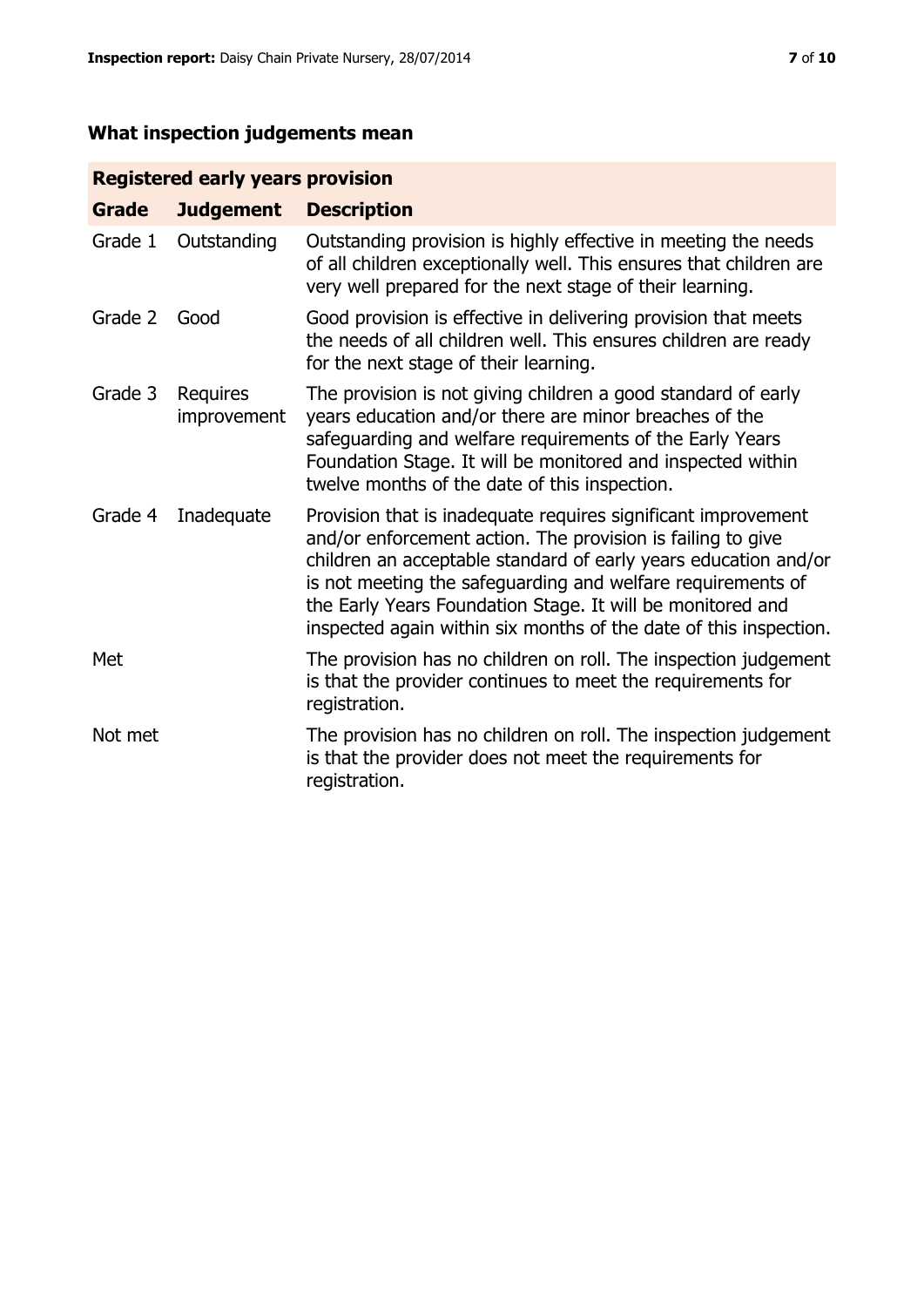# **Inspection**

This inspection was carried out by Ofsted under sections 49 and 50 of the Childcare Act 2006 on the quality and standards of provision that is registered on the Early Years Register. The registered person must ensure that this provision complies with the statutory framework for children's learning, development and care, known as the Early Years Foundation Stage.

# **Setting details**

| Unique reference number       | 316008                                  |
|-------------------------------|-----------------------------------------|
| <b>Local authority</b>        | <b>Bolton</b>                           |
| <b>Inspection number</b>      | 868335                                  |
| <b>Type of provision</b>      |                                         |
| <b>Registration category</b>  | Childcare - Non-Domestic                |
| Age range of children         | $0 - 17$                                |
| <b>Total number of places</b> | 94                                      |
| Number of children on roll    | 94                                      |
| <b>Name of provider</b>       | Daisy Chain Private Nursery Partnership |
| Date of previous inspection   | 21/03/2011                              |
| <b>Telephone number</b>       | 01204 361 120                           |

Any complaints about the inspection or the report should be made following the procedures set out in the guidance *'Complaints procedure: raising concerns and making complaints* about Ofsted', which is available from Ofsted's website: www.ofsted.gov.uk. If you would like Ofsted to send you a copy of the guidance, please telephone 0300 123 4234, or email enquiries@ofsted.gov.uk.

# **Type of provision**

For the purposes of this inspection the following definitions apply:

Full-time provision is that which operates for more than three hours. These are usually known as nurseries, nursery schools and pre-schools and must deliver the Early Years Foundation Stage. They are registered on the Early Years Register and pay the higher fee for registration.

Sessional provision operates for more than two hours but does not exceed three hours in any one day. These are usually known as pre-schools, kindergartens or nursery schools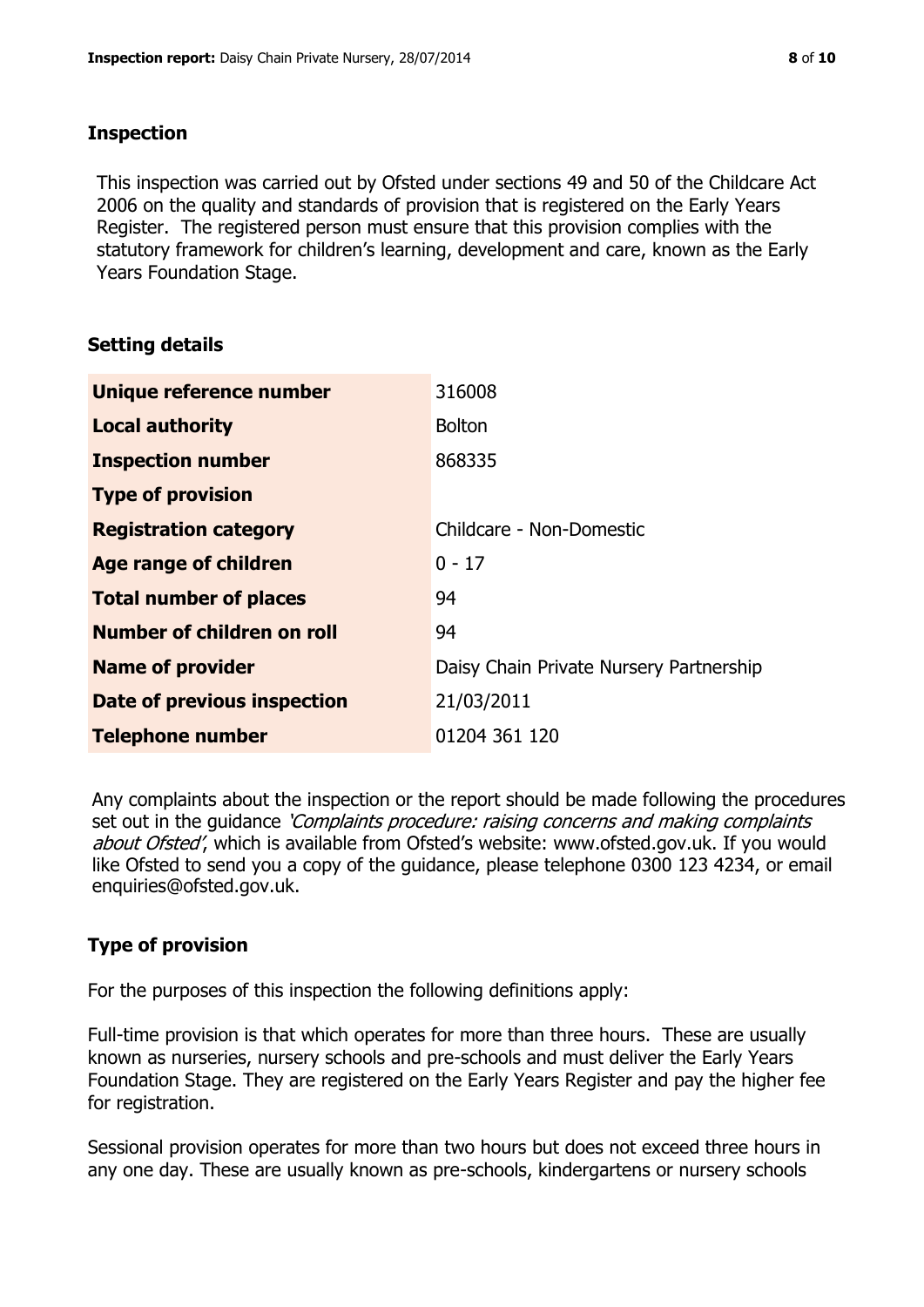and must deliver the Early Years Foundation Stage. They are registered on the Early Years Register and pay the lower fee for registration.

Childminders care for one or more children where individual children attend for a period of more than two hours in any one day. They operate from domestic premises, which are usually the childminder's own home. They are registered on the Early Years Register and must deliver the Early Years Foundation Stage.

Out of school provision may be sessional or full-time provision and is delivered before or after school and/or in the summer holidays. They are registered on the Early Years Register and must deliver the Early Years Foundation Stage. Where children receive their Early Years Foundation Stage in school these providers do not have to deliver the learning and development requirements in full but should complement the experiences children receive in school.